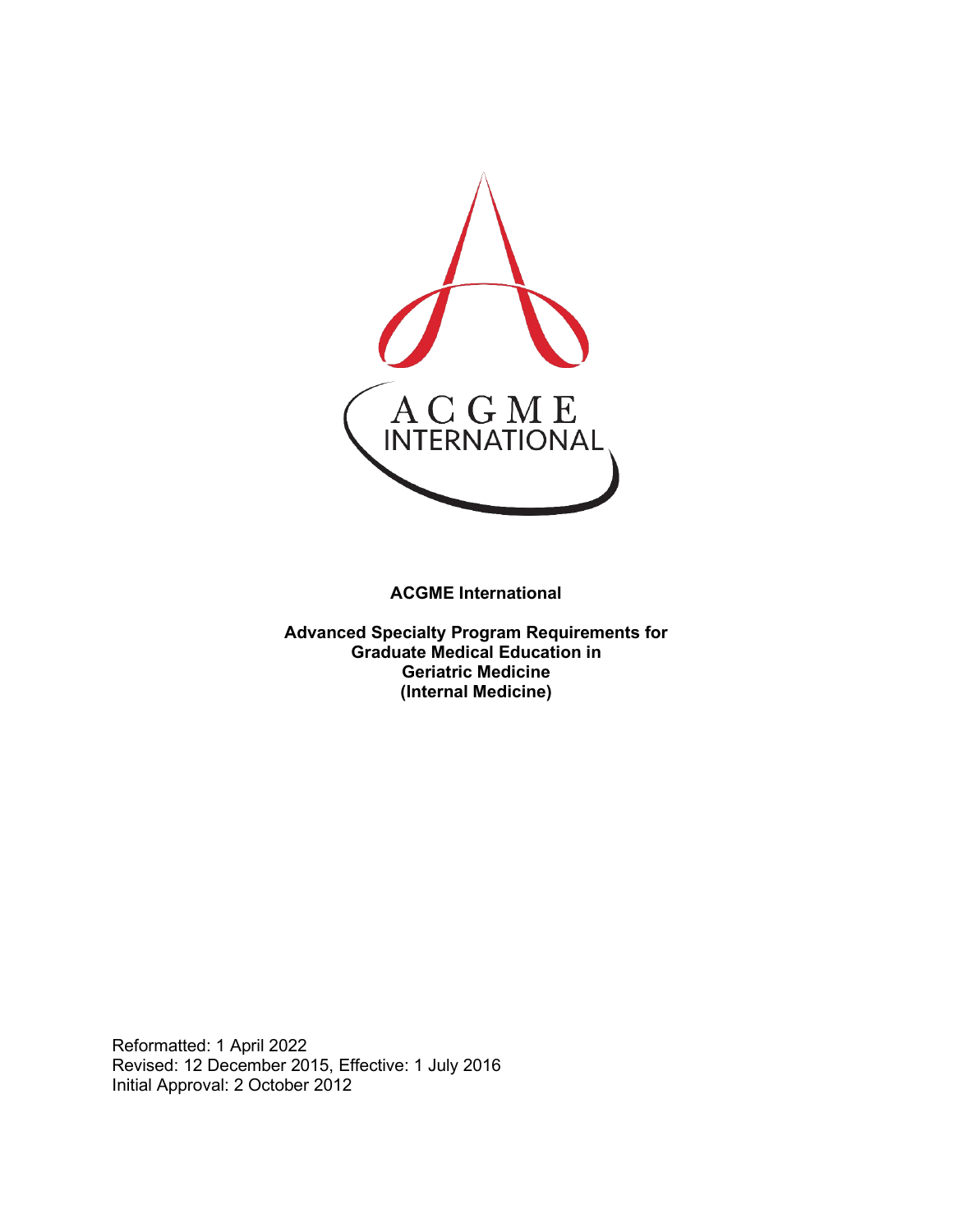#### **ACGME International Specialty Program Requirements for Graduate Medical Education in Geriatric Medicine (Internal Medicine)**

#### **Int. Introduction**

*Background and Intent: Programs must achieve and maintain Foundational Accreditation according to the ACGME-I Foundational Requirements prior to receiving Advanced Specialty Accreditation. The Advanced Specialty Requirements noted below complement the ACGME-I Foundational Requirements. For each section, the Advanced Specialty Requirements should be considered together with the Foundational Requirements.*

### **Int. I. Definition and Scope of the Specialty**

The medical specialty of geriatrics focuses on health care of elderly people, specifically to promote health by preventing and treating diseases and disabilities in older adults.

#### **Int. II. Duration of Education**

Int. II.A. The educational program in geriatric medicine must be 24 or 36 months in length.

#### **I. Institution**

#### **I.A. Sponsoring Institution**

I.A.1. A fellowship in geriatric medicine must function as an integral part of an ACGME-I-accredited residency in internal medicine.

#### **I.B. Participating Sites**

See International Foundational Requirements, Section I.B.

#### **II. Program Personnel and Resources**

#### **II.A. Program Director**

See International Foundational Requirements, Section II.A.

#### **II.B. Faculty**

See International Foundational Requirements, Section II.B.

#### **II.C. Other Program Personnel**

- II.C.1. There must be services available from additional health care professionals, specifically occupational and physical therapists.
- II.C.2. Physician assistants or nurse practitioners should be available to provide team or collaborative care to geriatric patients.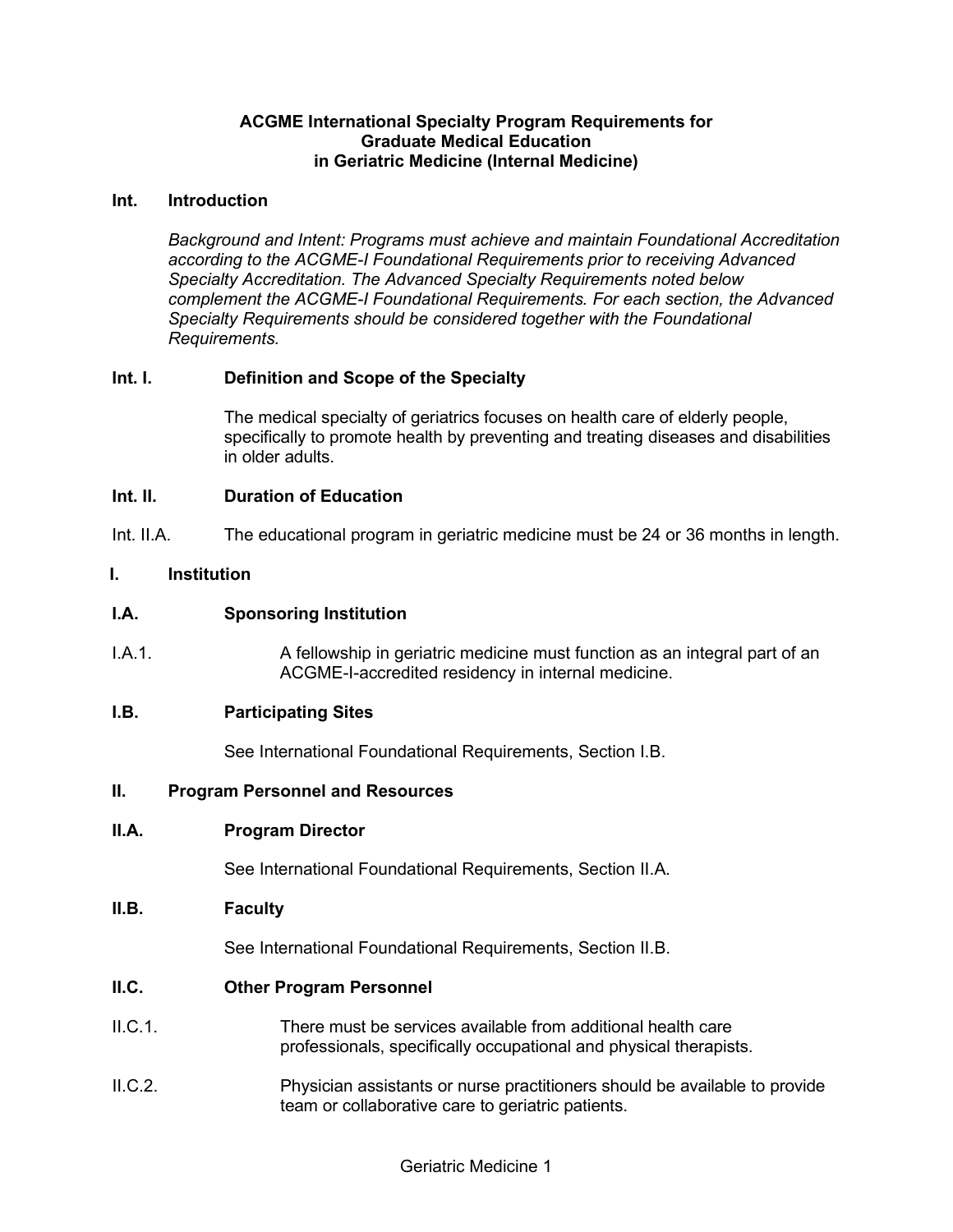| II.D.       | <b>Resources</b>                                                                                                                                                                                                                                               |
|-------------|----------------------------------------------------------------------------------------------------------------------------------------------------------------------------------------------------------------------------------------------------------------|
| II.D.1.     | <b>Acute Care Hospital</b>                                                                                                                                                                                                                                     |
| II.D.1.a)   | The program must have access to an acute care hospital that is an<br>integral component of a teaching center.                                                                                                                                                  |
| II.D.1.b    | The acute care hospital must have the full range of resources<br>typically found in such a facility, including intensive care units,<br>emergency medicine, operating rooms, diagnostic laboratory and<br>imaging services, and pathology services.            |
| II.D.2.     | Long-Term Care Facilities                                                                                                                                                                                                                                      |
| II.D.2.a)   | The program must be affiliated with one or more long-term care<br>facilities, such as a skilled nursing facility or a chronic care<br>hospital.                                                                                                                |
| ILD.2.a)(1) | Such facilities must be approved by the appropriate<br>licensing agencies of the country or state.                                                                                                                                                             |
| II.D.3.     | Long-Term Non-Institutional Care Services                                                                                                                                                                                                                      |
| II.D.3.a)   | Non-institutional care services, including home care, day care,<br>residential care, or assisted living, must be available to the<br>program.                                                                                                                  |
| II.D.4.     | One or more of the following must be included in the program:                                                                                                                                                                                                  |
| II.D.4.a)   | a nursing home that includes sub-acute and long-term care;                                                                                                                                                                                                     |
| II.D.4.b)   | a home care setting; or,                                                                                                                                                                                                                                       |
| II.D.4.c    | an internal medicine center or other outpatient settings.                                                                                                                                                                                                      |
| II.D.5.     | A geriatric medicine consultation program must be available in the<br>ambulatory setting, the inpatient service, and/or the emergency medicine<br>service in the acute-care hospital or at an ambulatory setting administered<br>by the primary clinical site. |
| II.D.6.     | Elderly patients of each gender (at least 25 percent of each gender,<br>cumulative across settings) with a variety of chronic illnesses, at least<br>some of whom have potential for rehabilitation, must be available.                                        |

# **III. Fellow Appointment**

## **III.A. Eligibility Criteria**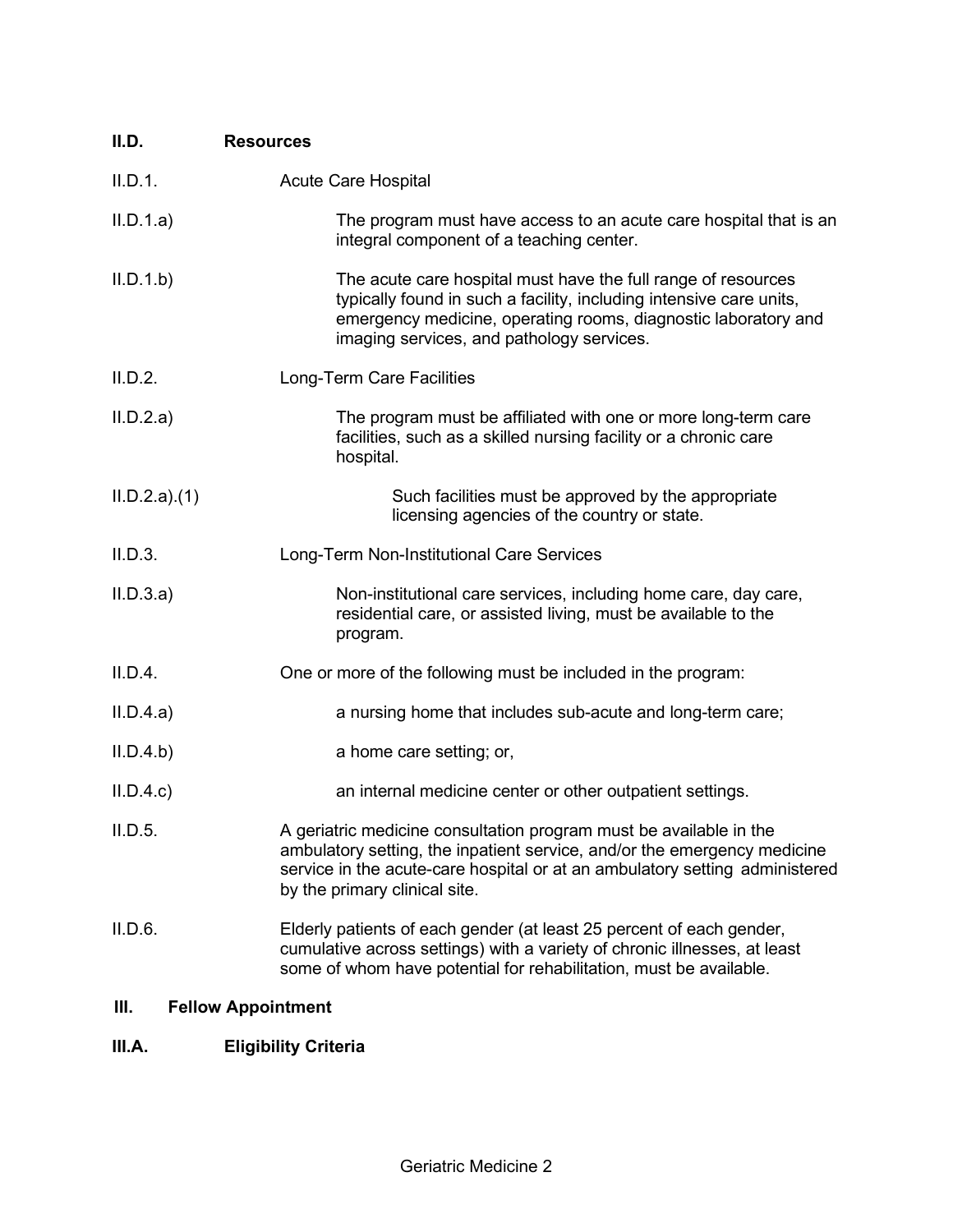| III.A.1. | Prior to appointment in the program, fellows should have completed an |
|----------|-----------------------------------------------------------------------|
|          | ACGME-I-accredited residency program in internal medicine, or an      |
|          | internal medicine residency program acceptable to the Sponsoring      |
|          | Institution's Graduate Medical Education Committee.                   |

## **III.B. Number of Fellows**

See International Foundational Requirements, Section III.B.

## **IV. Specialty-Specific Educational Program**

| IV.A.           | <b>ACGME-I Competencies</b>                                                                                                                                                                            |
|-----------------|--------------------------------------------------------------------------------------------------------------------------------------------------------------------------------------------------------|
| IV.A.1.         | The program must integrate the following ACGME-I Competencies into<br>the curriculum.                                                                                                                  |
| IV.A.1.a)       | Professionalism                                                                                                                                                                                        |
| IV.A.1.a)(1)    | Fellows must demonstrate a commitment to<br>professionalism and an adherence to ethical principles.                                                                                                    |
| IV.A.1.b)       | <b>Patient Care and Procedural Skills</b>                                                                                                                                                              |
| IV.A.1.b)(1)    | Fellows must provide patient care that is compassionate,<br>appropriate, and effective for the treatment of health<br>problems and the promotion of health. Fellows must<br>demonstrate competence in: |
| IV.A.1.b)(1)(a) | assessing older persons for safety risks and<br>providing appropriate recommendations and<br>referrals when necessary;                                                                                 |
| IV.A.1.b)(1)(b) | assessing the cognitive status and affective states<br>of geriatric patients;                                                                                                                          |
| IV.A.1.b)(1)(c) | assessing the functional status of geriatric patients;                                                                                                                                                 |
| IV.A.1.b)(1)(d) | peri-operative assessment and management;                                                                                                                                                              |
| IV.A.1.b)(1)(e) | providing appropriate preventive care, and teaching<br>patients and their caregivers regarding self-care;                                                                                              |
| IV.A.1.b)(1)(f) | providing care that is based on patients' preferences<br>and overall health;                                                                                                                           |
| IV.A.1.b)(1)(g) | treating and managing geriatric patients in acute-<br>care, long-term care, community, and home care<br>settings; and,                                                                                 |
| IV.A.1.b)(1)(h) | use of an interpreter in clinical care.                                                                                                                                                                |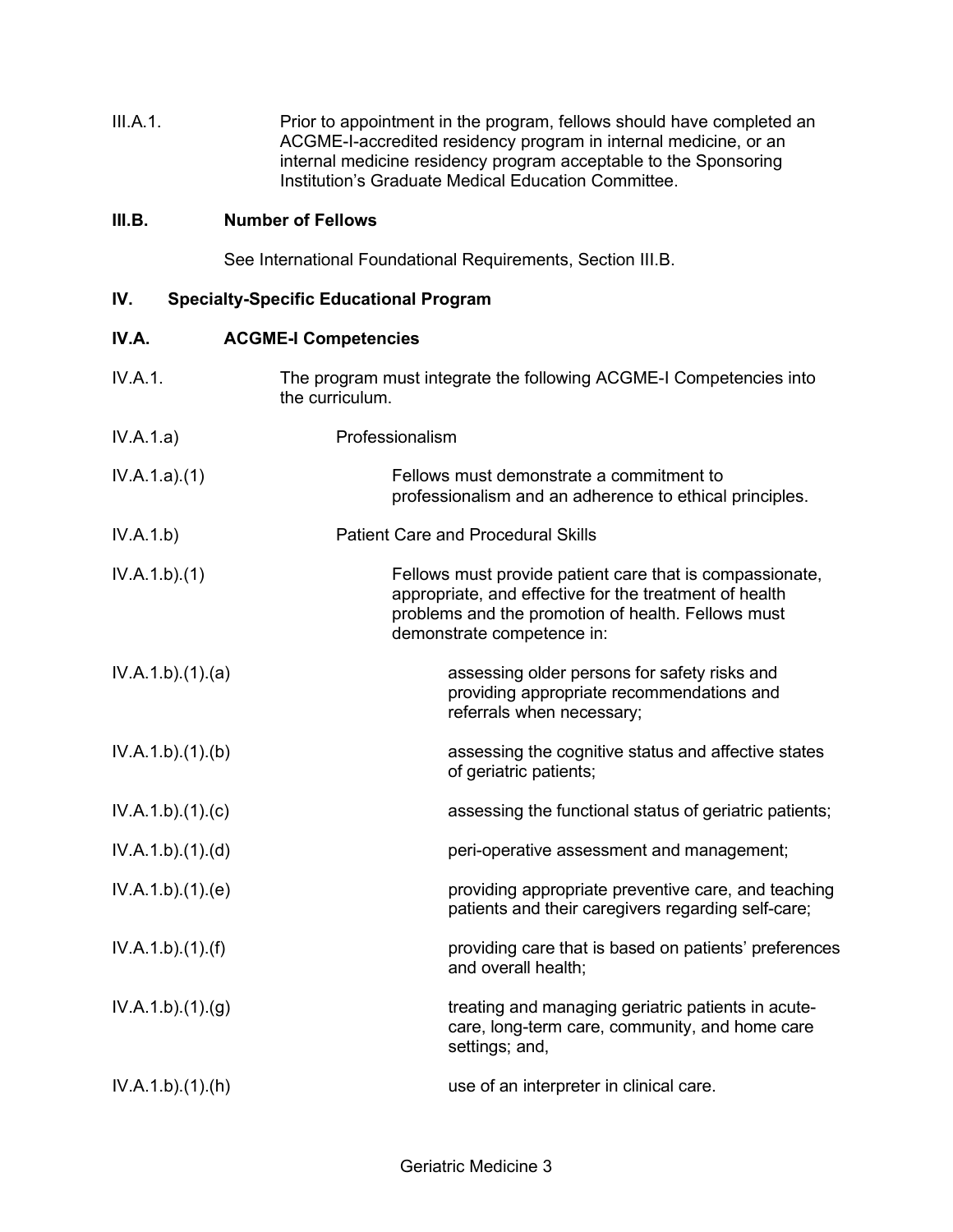| IV.A.1.c)                   | <b>Medical Knowledge</b>                                                                                                                                                                                                                                                        |
|-----------------------------|---------------------------------------------------------------------------------------------------------------------------------------------------------------------------------------------------------------------------------------------------------------------------------|
| $IV.A.1.c.$ (1)             | Fellows must demonstrate knowledge of established and<br>evolving biomedical clinical, epidemiological, and social-<br>behavioral sciences, as well as the application of this<br>knowledge to patient care. Fellows must demonstrate<br>knowledge of:                          |
| $IV.A.1.c.$ (1).(a)         | the current science of aging and longevity, including<br>theories of aging, the physiology and natural history<br>of aging, pathologic changes with aging,<br>epidemiology of aging populations, and diseases of<br>the aged;                                                   |
| $IV.A.1.c.$ (1).(b)         | aspects of preventive medicine, including nutrition,<br>oral health, exercise, screening, immunization, and<br>chemoprophylaxis against disease;                                                                                                                                |
| $IV.A.1.c$ ). $(1).$ (c)    | geriatric assessment, including medical, affective,<br>cognitive, functional status, social support,<br>economic, and environmental aspects related to<br>health;                                                                                                               |
| $IV.A.1.c$ . $(1).$ $(d)$   | activities of daily living (ADL);                                                                                                                                                                                                                                               |
| IV.A.1.c.1(1).(e)           | instrumental activities of daily living (IADL);                                                                                                                                                                                                                                 |
| $IV.A.1.c$ . $(1).$ (f)     | medication review;                                                                                                                                                                                                                                                              |
| $IV.A.1.c$ . $(1).(g)$      | appropriate use of the history, physical and mental<br>examination, and laboratory results or findings;                                                                                                                                                                         |
| $IV.A.1.c$ . $(1).(h)$      | the general principles of geriatric rehabilitation,<br>including those applicable to patients with cardiac,<br>neurologic, orthopaedic, pulmonary, and<br>rheumatologic impairments;                                                                                            |
| $IV.A.1.c$ ). $(1).(h).(i)$ | These principles should include those<br>related to the use of physical medicine<br>modalities, exercise, functional activities,<br>assistive devices, environmental<br>modification, patient and patient family<br>education, and psychosocial and<br>recreational counseling. |
| $IV.A.1.c$ ). $(1).$        | management of patients in long-term care settings,<br>including palliative care, administration, regulation,<br>and the financing of long-term institutions, as well<br>as the continuum from short- to long-term care;                                                         |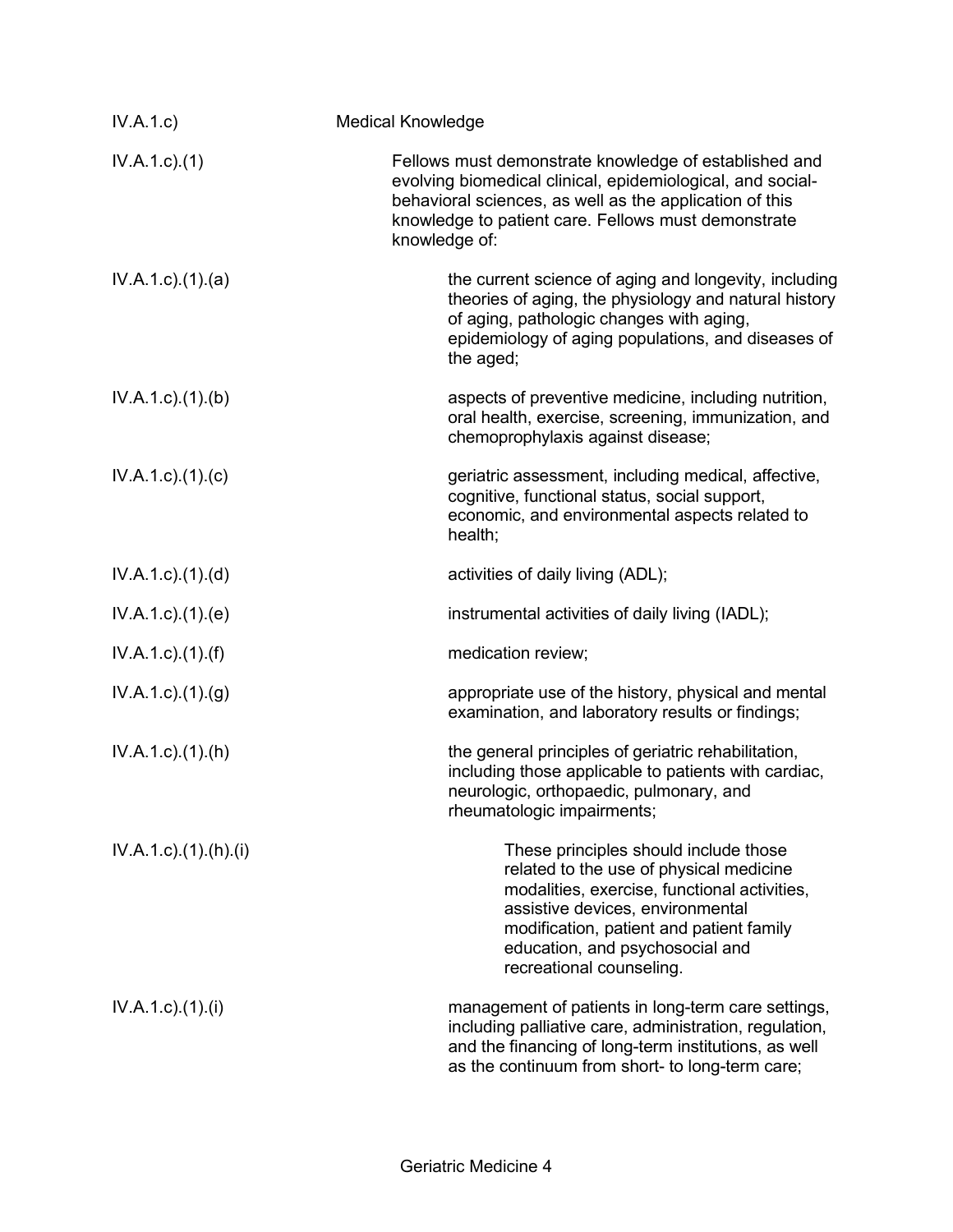| IV.A.1.c)(1)(j)             | the pivotal role of the patient's family in caring for<br>many elderly patients, and the community resources<br>(formal support systems) required to support both<br>patients and their families;                                                                                                             |
|-----------------------------|---------------------------------------------------------------------------------------------------------------------------------------------------------------------------------------------------------------------------------------------------------------------------------------------------------------|
| $IV.A.1.c$ . $(1).$ (k)     | home care, including the components of a home<br>visit and accessing appropriate community<br>resources to provide care in the home setting;                                                                                                                                                                  |
| $IV.A.1.c$ ). $(1).$        | hospice care, including pain management, symptom<br>relief, comfort care, and end-of-life issues;                                                                                                                                                                                                             |
| $IV.A.1.c$ . $(1).$ $(m)$   | behavioral sciences, including psychology and<br>social work;                                                                                                                                                                                                                                                 |
| $IV.A.1.c$ . $(1).$ $(n)$   | topics of special interest to geriatric medicine,<br>including cognitive impairment, depression and<br>related disorders, falls, incontinence, osteoporosis,<br>fractures, functional impairment, malnutrition, pain,<br>pressure ulcers, senior (elder) abuse, sensory<br>impairment, and sleep disorders;   |
| $IV.A.1.c$ . $(1).$ $(o)$   | diseases that are especially prominent in the elderly<br>or that may have atypical characteristics in the<br>elderly, including cardiovascular, infectious,<br>metabolic, musculoskeletal, neoplastic, and<br>neurologic disorders;                                                                           |
| $IV.A.1.c$ . $(1).(p)$      | pharmacologic problems associated with aging,<br>including changes in pharmacokinetics and<br>pharmacodynamics, drug interactions, over-<br>medication, appropriate prescribing, and adherence;                                                                                                               |
| $IV.A.1.c$ ). $(1).(q)$     | psychosocial aspects of aging, including<br>interpersonal and family relationships, living<br>situations, adjustment disorders, depression,<br>bereavement, and anxiety;                                                                                                                                      |
| $IV.A.1.c$ ). $(1)$ . $(r)$ | patient and patient family education, and<br>psychosocial and recreational counseling for<br>patients requiring rehabilitation care;                                                                                                                                                                          |
| $IV.A.1.c.$ $(1).$ $(s)$    | the economic aspects of supporting geriatric<br>services, including capitation and cost containment;                                                                                                                                                                                                          |
| IV.A.1.c)(1)(t)             | the ethical and legal issues pertinent to geriatric<br>medicine, including limitation of treatment,<br>competency, guardianship, right to refuse treatment,<br>advance directives, designation of a surrogate<br>decision-maker for health care, wills, and durable<br>power of attorney for medical affairs; |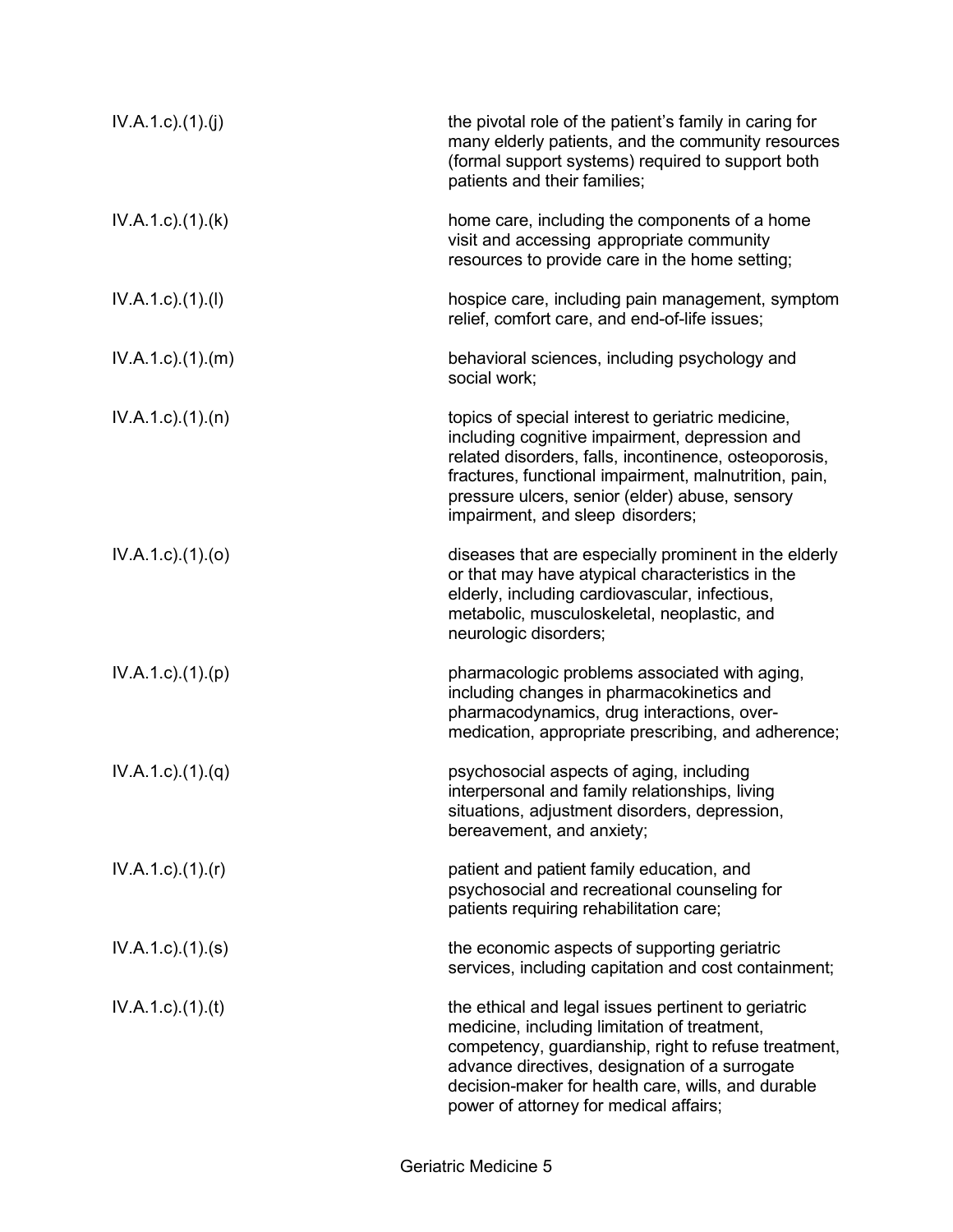| $IV.A.1.c$ . $(1).$ $(u)$ | basic principles of research, including research<br>methodologies related to geriatric medicine, such as<br>clinical epidemiology and decision analysis, and<br>how research is conducted, evaluated, explained to<br>patients, and applied to patient care;                                                                                                                                            |
|---------------------------|---------------------------------------------------------------------------------------------------------------------------------------------------------------------------------------------------------------------------------------------------------------------------------------------------------------------------------------------------------------------------------------------------------|
| $IV.A.1.c$ ). $(1).(v)$   | iatrogenic disorders and their prevention;                                                                                                                                                                                                                                                                                                                                                              |
| IV.A.1.c)(1)(w)           | cultural aspects of aging, including knowledge about<br>demographics, health care status of older persons<br>of diverse ethnicities, access to health care, cross-<br>cultural assessment of culture-specific beliefs and<br>attitudes towards health care, issues of ethnicity in<br>long-term care, and special issues relating to urban<br>and rural older persons of various ethnic<br>backgrounds; |
| $IV.A.1.c$ . $(1).$ $(x)$ | behavioral aspects of illness;                                                                                                                                                                                                                                                                                                                                                                          |
| $IV.A.1.c$ . $(1).$ $(y)$ | socioeconomic factors; and,                                                                                                                                                                                                                                                                                                                                                                             |
| $IV.A.1.c$ . $(1).$ $(z)$ | health literacy issues.                                                                                                                                                                                                                                                                                                                                                                                 |
| IV.A.1.d)                 | Practice-based Learning and Improvement                                                                                                                                                                                                                                                                                                                                                                 |
| IV.A.1.d)(1)              | Fellows must demonstrate the ability to investigate and<br>evaluate their care of patients, to appraise and assimilate<br>scientific evidence, and to continuously improve patient<br>care based on constant self-evaluation and lifelong<br>learning.                                                                                                                                                  |
| IV.A.1.e)                 | Interpersonal and Communication Skills                                                                                                                                                                                                                                                                                                                                                                  |
| IV.A.1.e. (1)             | Fellows must demonstrate interpersonal and<br>communication skills that result in the effective exchange<br>of information and collaboration with patients, their<br>families, and health professionals.                                                                                                                                                                                                |
| IV.A.1.f)                 | <b>Systems-based Practice</b>                                                                                                                                                                                                                                                                                                                                                                           |
| IV.A.1.f)(1)              | Fellows must demonstrate an awareness of and<br>responsiveness to the larger context and system of health<br>care, including the social determinates of health, as well as<br>the ability to call effectively on other resources in the<br>system to produce optimal care.                                                                                                                              |

## **IV.B. Regularly Scheduled Educational Activities**

See International Foundational Requirements, Section IV.B.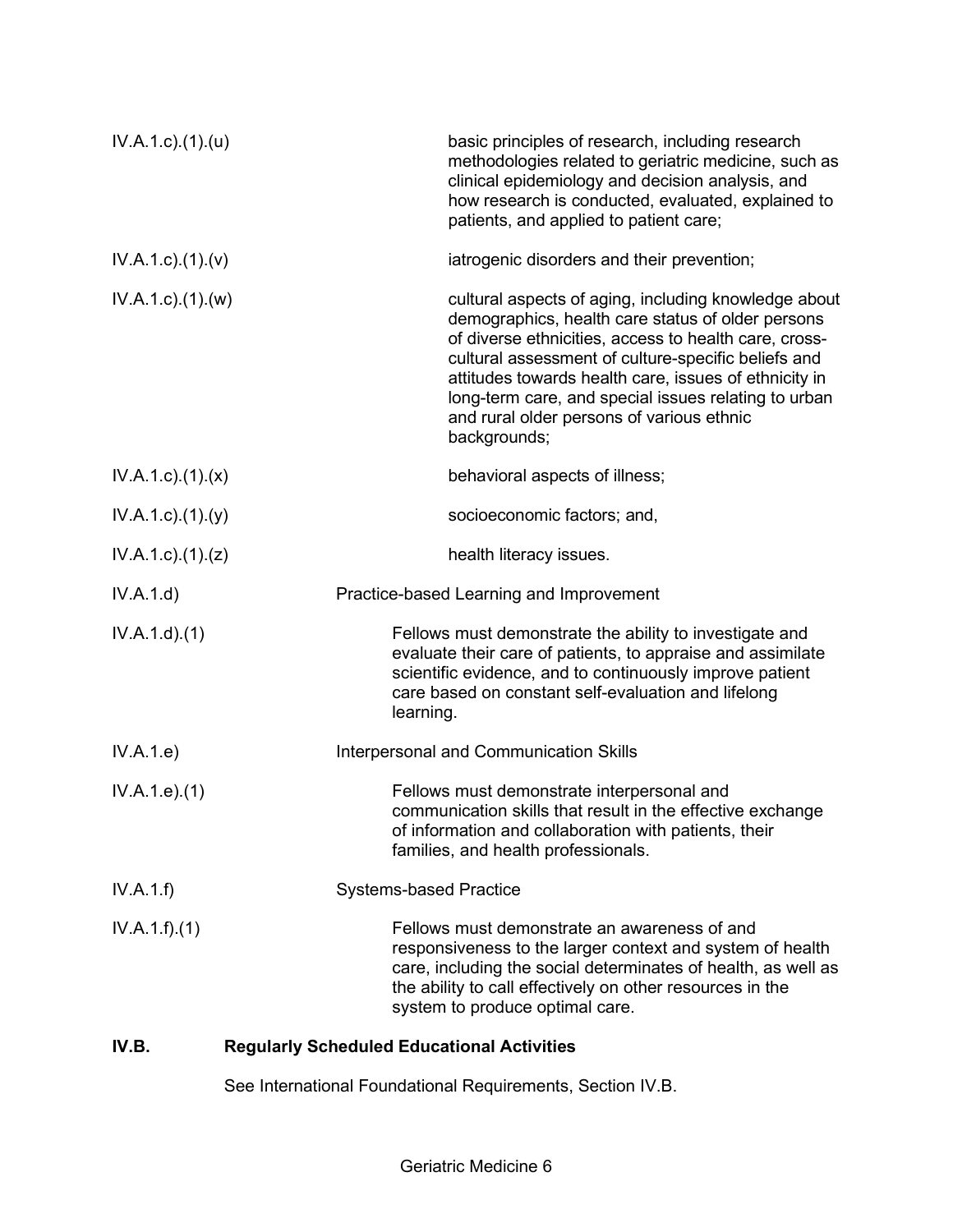| IV.C.     | <b>Clinical Experiences</b>                                                                                                                                                                                                                                      |
|-----------|------------------------------------------------------------------------------------------------------------------------------------------------------------------------------------------------------------------------------------------------------------------|
| IV.C.1.   | At least 12 months of education must be devoted to clinical experience.                                                                                                                                                                                          |
| IV.C.2.   | Each fellow must have clinical experience in the management of elderly<br>patients, including:                                                                                                                                                                   |
| IV.C.2.a) | direct care for patients in ambulatory, community, and long-term<br>care settings, and consultative and/or direct care in acute inpatient<br>care settings;                                                                                                      |
| IV.C.2.b) | care for persons who are generally healthy and require primarily<br>preventive health care measures; and,                                                                                                                                                        |
| IV.C.2.c) | care for elderly patients as a consultant providing expert<br>assessments and recommendations for such patients' unique care<br>needs.                                                                                                                           |
| IV.C.3.   | Each fellow must have exposure to sub-acute care and rehabilitation in<br>the long-term care setting.                                                                                                                                                            |
| IV.C.4.   | Each fellow's longitudinal experience must include participating in in-<br>home visits and hospice care, including organizational and administrative<br>aspects of home health care and experience with continuity of care for<br>home or hospice care patients. |
| IV.C.5.   | Each fellow must have experience participating as a member of a<br>physician-directed interdisciplinary geriatric team in more than one setting.                                                                                                                 |
| IV.C.5.a) | This team must include a geriatrician, a nurse, and a social worker<br>or case manager.                                                                                                                                                                          |
| IV.C.5.b) | Regular geriatric team conferences must be held as dictated by<br>the needs of individual patients.                                                                                                                                                              |
| IV.C.5.c) | This team should include representatives from disciplines such as<br>dentistry, neurology, occupational therapy, pastoral care,<br>pharmacy, physical medicine and rehabilitation, physical therapy,<br>psychiatry, psychology, and speech therapy.              |
| IV.C.6.   | Each fellow's longitudinal experience should include:                                                                                                                                                                                                            |
| IV.C.6.a) | diagnosis and treatment of the acutely and chronically ill and frail<br>elderly patients in a less technologically sophisticated environment<br>than the acute-care hospital;                                                                                    |
| IV.C.6.b) | structured didactic and clinical experiences in geriatric psychiatry;                                                                                                                                                                                            |
| IV.C.6.c) | working within the limits of a decreased staff-to-patient ratio<br>compared with acute care hospitals;                                                                                                                                                           |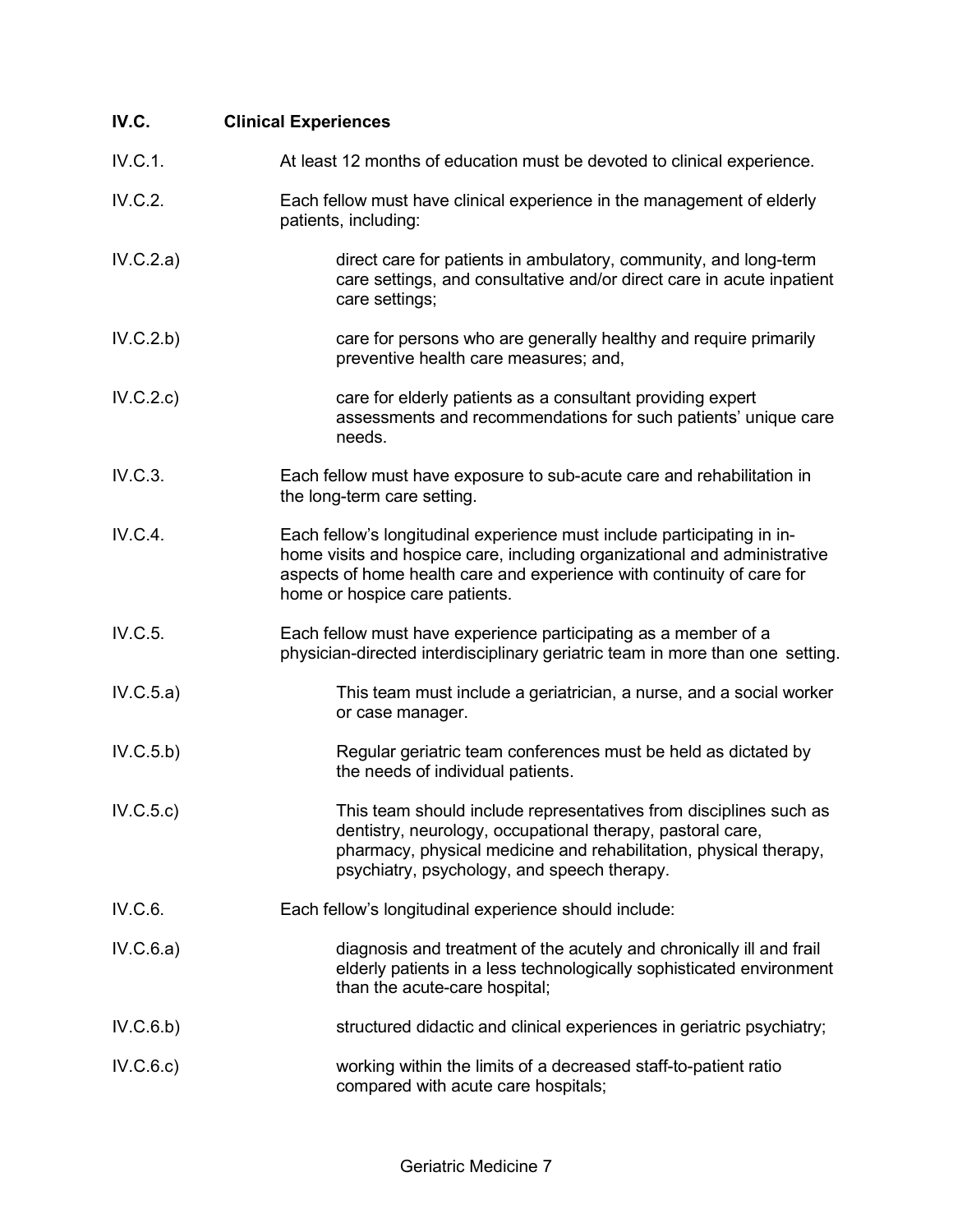| IV.C.6.d            | increased awareness of and familiarity with sub-acute care<br>physical medicine and rehabilitation;                                            |
|---------------------|------------------------------------------------------------------------------------------------------------------------------------------------|
| IV.C.6.e)           | addressing clinical and ethical dilemmas related to the illness of<br>the very old;                                                            |
| IV.C.6.f)           | interacting and communicating with a patient's family and/or<br>caregiver; and,                                                                |
| IV.C.6.g)           | using palliative care and hospice in caring for the terminally ill.                                                                            |
| IV.C.7.             | Additional fellow experiences should include:                                                                                                  |
| IV.C.7.a)           | teaching other health professionals and learners, including allied<br>health personnel, medical students, nurses, and residents;               |
| IV.C.7.b)           | review of autopsy reports completed on their patients; and,                                                                                    |
| IV.C.7.c)           | involvement in other health care and community agencies related<br>to geriatric medicine.                                                      |
| IV.C.8.             | Fellows should have a structured continuity ambulatory clinic experience<br>that exposes them to the breadth and depth of geriatric medicine.  |
| IV.C.8.a)           | This experience should include an appropriate distribution of<br>patients of each gender and a diversity of ages within geriatric<br>medicine. |
| IV.C.8.b)           | This experience should average one half-day each week<br>throughout the educational program.                                                   |
| IV.C.8.c)           | Each fellow should, on average, be responsible for four to eight<br>patients during each half-day session.                                     |
| $IV.C.8.c$ ). $(1)$ | Each fellow should, on average, be responsible for no more<br>than eight to 12 patients during each half-day ambulatory<br>session.            |
| IV.C.8.d)           | The continuing patient care experience should not be interrupted<br>by more than one month, excluding a fellow's vacation.                     |
| IV.C.9.             | Fellows should participate in the administrative aspects of long-term care,<br>including:                                                      |
| IV.C.9.a)           | introductory instruction to the role of the nursing home medical<br>director;                                                                  |
| IV.C.9.b)           | nursing home regulations;                                                                                                                      |
| IV.C.9.c)           | completing a quality improvement project; and/or,                                                                                              |